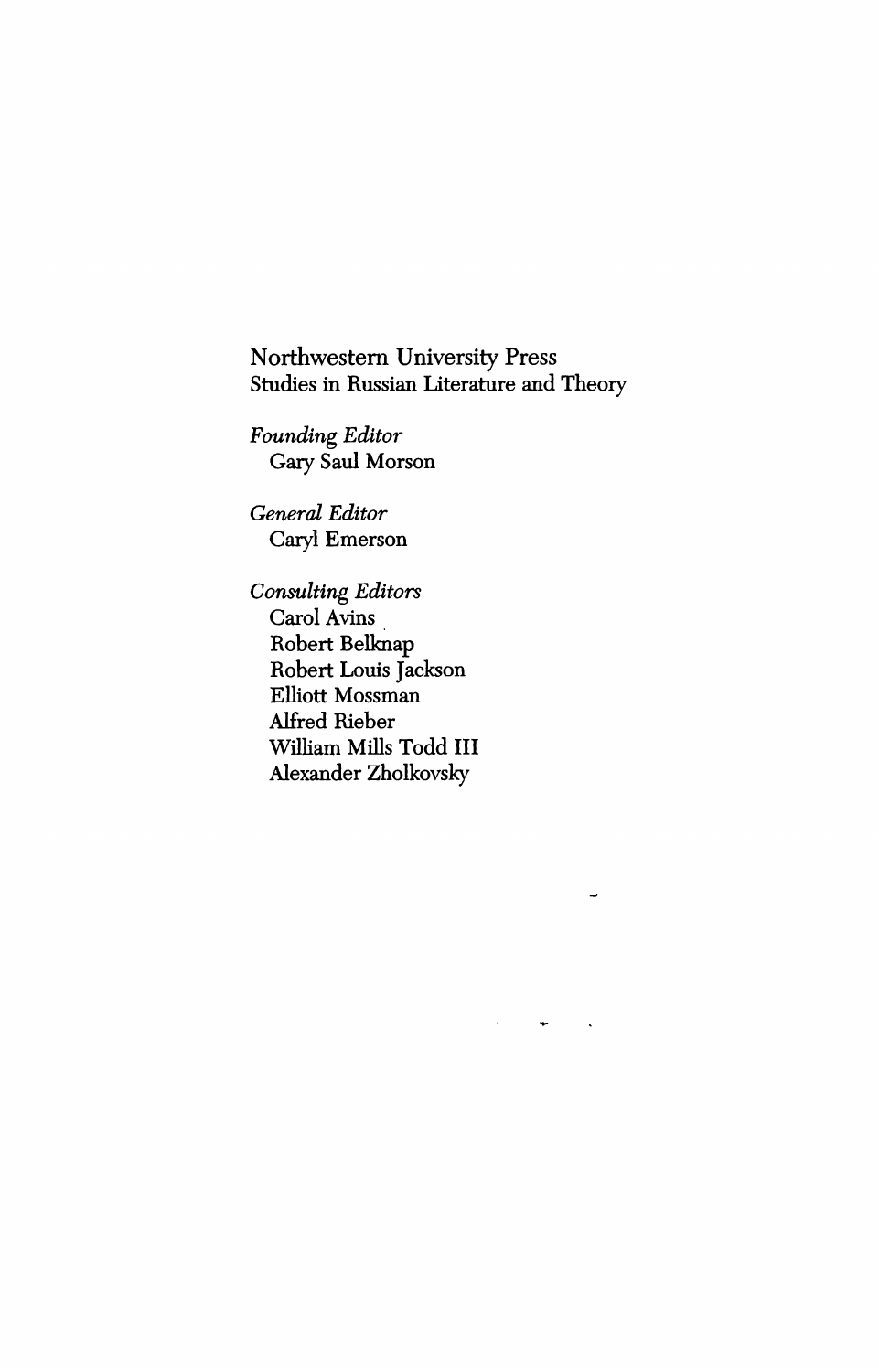# **A** *New Word on*  **The Brothers Karamazov**

 $\vec{v}$ 

**Edited by Robert Louis Jackson With an introductory essay by Robin Feuer Miller and a concluding one by William Mills Todd III** 



NORTHWESTERN UNIVERSITY PRESS / EVANSTON, ILLINOIS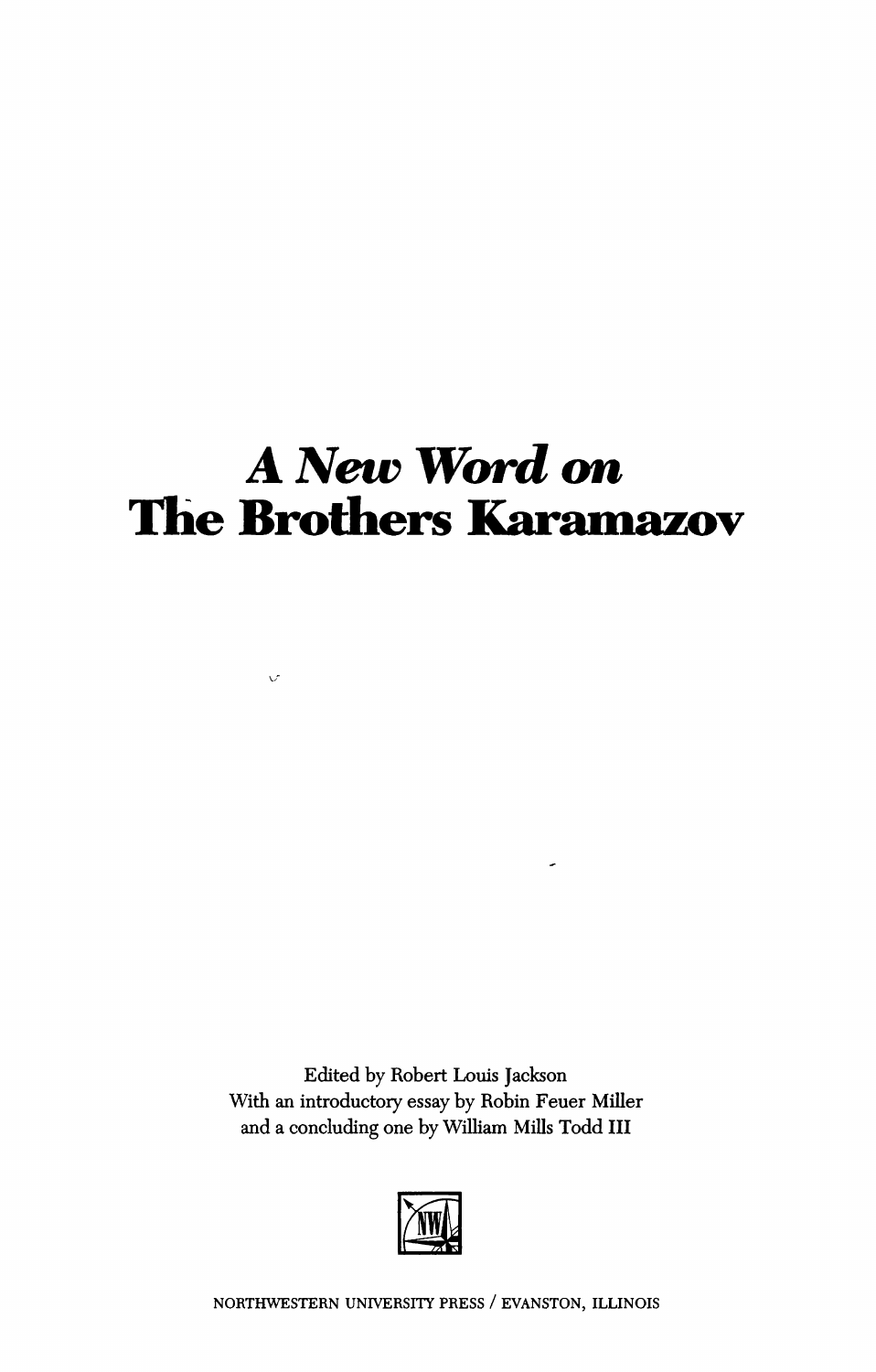# Refiguring the Russian Type: Dostoevsky and the Limits of Realism

**<sup>I</sup> N TH E PROLOGU E t o** *The Brothers Karamazov,* **Dos toevsk y warn s th e reade r apologeticall y tha t** 

**whil e I d o call Alexe i Fyodorovic h m y hero , still, I myself kno w that h e is b y n o mean s a great ma n . . . Th e thin g is that h e does, perhaps, mak e a figure, b u t a figure o f an indefinite , indeterminat e sort. . . . On e thing , perhaps, is rathe r doubtless: h e is a strange man , eve n an od d one . Bu t strangeness an d oddit y wil l soone r har m tha n justify an y clai m to attention, especiall y whe n everyone is striving to unit e particular s an d to find at least som e genera l sense i n the universa l senselessness. Wherea s a n od d ma n is most often a par ticular and isolated case.**<sup>1</sup>

Like much in Dostoevsky's coy and cryptic foreword, this paragraph takes **som e sortin g out. Dostoevsk y claim s tha t th e contemporar y tendenc y is "to unit e particulars, , an d find "genera l sense," tha t is, to synthesiz e th e chao s o f empirica l facts int o a cogen t imag e tha t represents bot h th e whol e an d**  its particulars. However, he only tentatively asserts that Alyosha "makes a **figure"** at all, and an "indefinite, indeterminate" one at that. Moreover, this **figure** is not representative of the whole, but eccentric to it, "a particular **and isolated case."** 

**Despit e his singularity , however , Alyosh a is still typical:** 

For not only is an odd man "not always" a particular and isolated case, but, **o n the contrary, it sometime s happen s that it is precisel y he , perhaps, wh o bear s withi n himself the hear t o f the whole , whil e the othe r peopl e o f his epoc h hav e all for som e reason bee n tor n away fro m it fo r a tim e b y som e**   $\boldsymbol{\lambda}$  kind of flooding wind.  $(BK, 3)$ 

**Dostoevsky** is implying that, although empirical data can be synthesized **into a coherent**, unified image, this image might actually be false or "torn **away," whil e a n imag e tha t seem s eccentri c t o historica l realit y migh t tur n o u t t o b e its "heart." Paradoxically , th e improbabl e her o Alyosh a migh t tur n out to be more essential, more real, than his more typical brethren taken**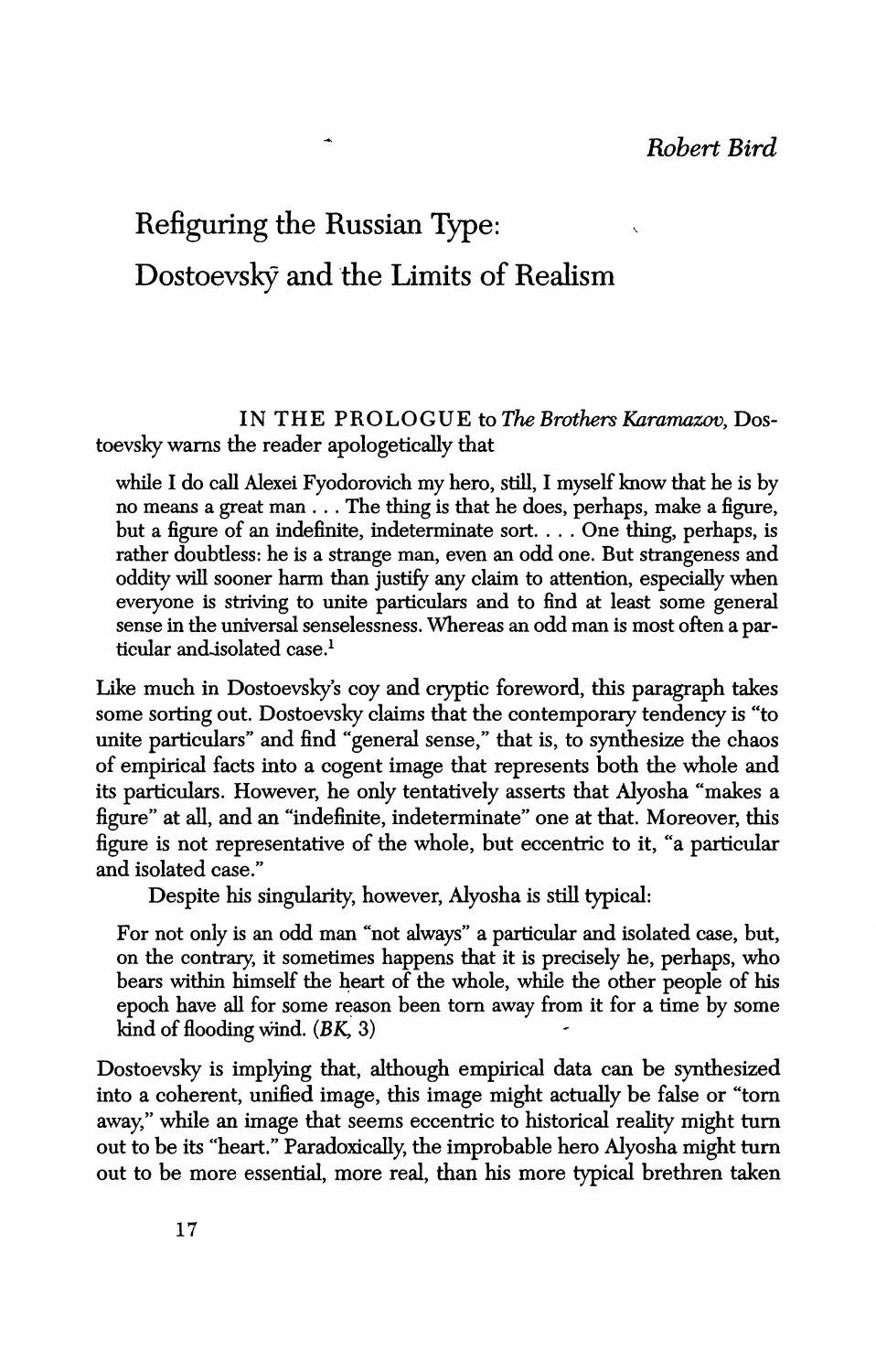**from empirical reality. Empirical reality turns out to be mistaken concerning its own essence and therefore illusory. Indeed, what Dostoevsky presents is not only a logical paradox but also a literary one: Dostoevsky implies recognition of and fidelity to the realist tradition of the type while proclaiming the type's limitations. In what follows, I examine the concept of type in Dostoevsky, especially in** *The Brothers Karamazov,* **and with reference to the thought of Yury Lotman, Mikhail Bakhtin, and Robert Louis Jackson.** 

**It has long been recognized that Dostoevsky's characterizations stand in complex relation to those of European realism. Dostoevsky's characters are undoubtedly types, but at the same time they are profoundly individual, eccentric, even improbable. One might note that this use of type was to a certain degree traditional in Russian literature. Yury Lotman identified a similar use of type in Pushkin's** *Eugene Onegin* **and in the literary tradition it engendered, which sought to augment the sense of authenticity or veracity of characters by freeing them from the literary convention of harmony and completion. Since reality was unpredictable, so should its representative be. Next to the open-ended character, even the author ended up seeming like an observer on the outside looking in on the world of the novel; the author was in the same predicament as the reader, and the world of the novel became seen as "a fragment of living life."<sup>2</sup> The book therefore was seen to participate in historical life, and the formation of the characters was completed only by their afterlife in the consciousness and lives of the readership. For Lotman, "Pushkin's task... [was] not to turn life into a text, but the text into life."<sup>3</sup>**

**In a passage that echoes Dostoevsky's prologue to** *The Brothers Karamazov,* **Lotman wrote:** 

**Earlier, there was a tendency to view life as a series of disconnected observations and to regard the artist as the one who could see the underlying unity or harmony; now [i.e., after** *Eugene Onegin]* **the reverse occurred. To the ordinary observer man seemed simple and noncontradictory and life appeared unified, while the artist saw that "which unheeding eyes see not"—tragic ruptures and profound contrasts.<sup>4</sup>**

**In the Russian tradition, the type referred less to a statistical average of some social group than to the individuals who were emerging from the mass, often in direct challenge to it. For Lotman, the very concretization of this "rupture" (Lotman's term) was itself an important catalyst in the transformation of the individual in Russian society—in the development of individual consciousness. For example, chronologically, Onegin and Pechorin preceded the social phenomenon of the "superfluous man," and it is an open question whether these literary characters merely predicted this phenomenon or actually created it, or perhaps both in equal measure. Furthermore,**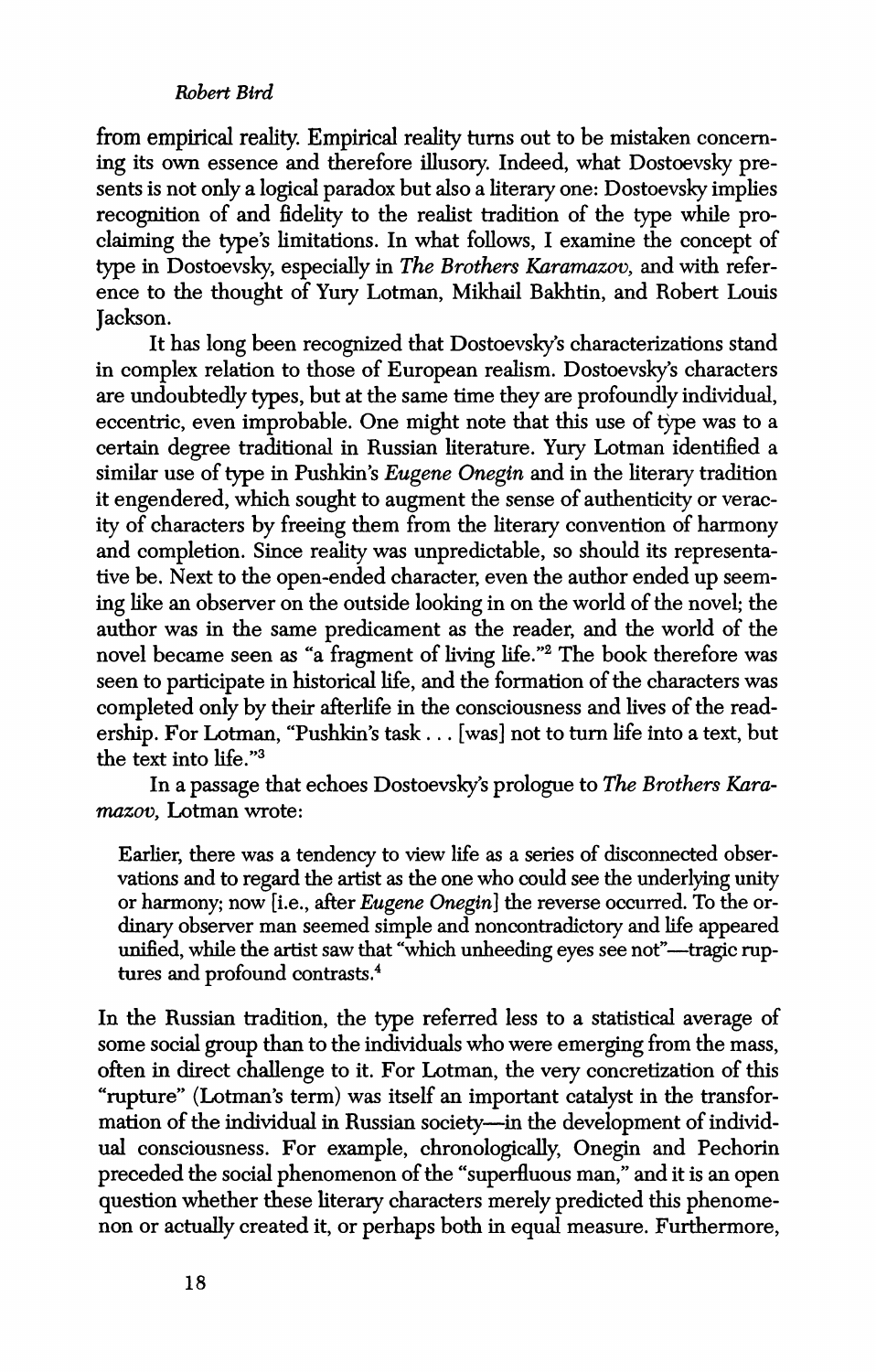**t h e appearanc e o f a ne w "type" i n literatur e mean t that, fro m its ver y gen esis, it was endowed with a particular semantic aura; the type of the isolated individual** entered Russian cultural self-awareness not as a neutral fact, **som e disembodie d constituency , bu t embedde d i n a broa d depictio n o f its particula r plac e an d eve n o f its specifi c consequences. Similarly , Dosto evsky's types wer e no t bor n typical, bu t the y becam e typica l as the y sprea d o u t int o th e world . Th e artisti c typ e accordin g t o this conceptio n is less**  *mimesis* **tha <sup>n</sup>** *mathesis,* **less a mod e o f representatio n tha n revelatio n an d a**  mode of learning.<sup>5</sup>

**Dostoevsky's novels are filled with recurring kinds of characters, who, though differing in individual traits, largely fall into the classification elaborate d b y Leoni d Grossman :** 

**The y ar e the thinker s an d dreamers, the humiliate d girls, the sensualists, the**  voluntary buffoons, the doubles, the underground men, the Russian broad **natur e ("the impetuou s ones"), the pur e i n heart, the righteous ("the most**  wise teachers of life"), the outcasts, the shady dealers, the virtuosi of investi**gating detective s an d the court, di e nihilists, the prou d an d mee k women , the**  impressionable children and meditative adolescents.<sup>6</sup>

**T h e impressio n is tha t o f a Dickensia n galler y o f conventionalize d socia l types, similar , perhaps, t o wha t on e finds i n Gogol . Dostoevsky , however , w a s critica l o f "the gruesom e worl d o f th e Gogolia n masquerade—whos e participants wer e no t rea l peopl e bu t masks." <sup>7</sup>**

While they may sometimes seem susceptible to categorization ac**cordin g t o socia l positio n an d genera l sentiment, i n thei r ric h individuaht y Dostoevsky's character s depar t fro m th e typica l i n th e sens e o f th e statistic a l average ; the y ar e famousl y neurotic , pathological , exaggerated ; i n a word , improbable . It wa s fo r this that Iva n Goncharo v upbraide d Dosto evsk y i n his famou s 187 4 lette r t o th e writer : "Yo u say yoursel f tha t 'suc h a type is arising'; forgiv e m e i f I le t mysel f not e a contradictio n here . If it is arising , the n it is no t ye t a** *type."<sup>8</sup>*  **A s Donal d Fange r comments , "Fo r a re - - alist like Goncharov , th e mer e fac t tha t a characte r ma <sup>y</sup>** *seem* **improbabl <sup>e</sup> alread y constitute s a n artisti c fault."<sup>9</sup>**

In his own defense, Dostoevsky appealed to a concept of realism **base d less upo n observatio n tha n upo n intuition , moreove r a n intuitio n no t so muc h int o th e genera l tendenc y o f societ y tha n int o its futur e huma n progeny**, which, even if numerically unique, would be fully justifiable, ex**plicable , i n a word , typical, lik e th e pinnacl e o f a vast an d unsurveyabl e mountain . Fange r agai n comments:** 

**The realist in a higher sense ... is looking for the adumbration of just those types Goncharo v claims d o no t ye t exist—lookin g no t for the statistical aver**  age, or the recognizably universal, but rather for the statistical exception and **the ne w guis e o f the universa l that is just comin g to birth. <sup>1</sup> <sup>0</sup>**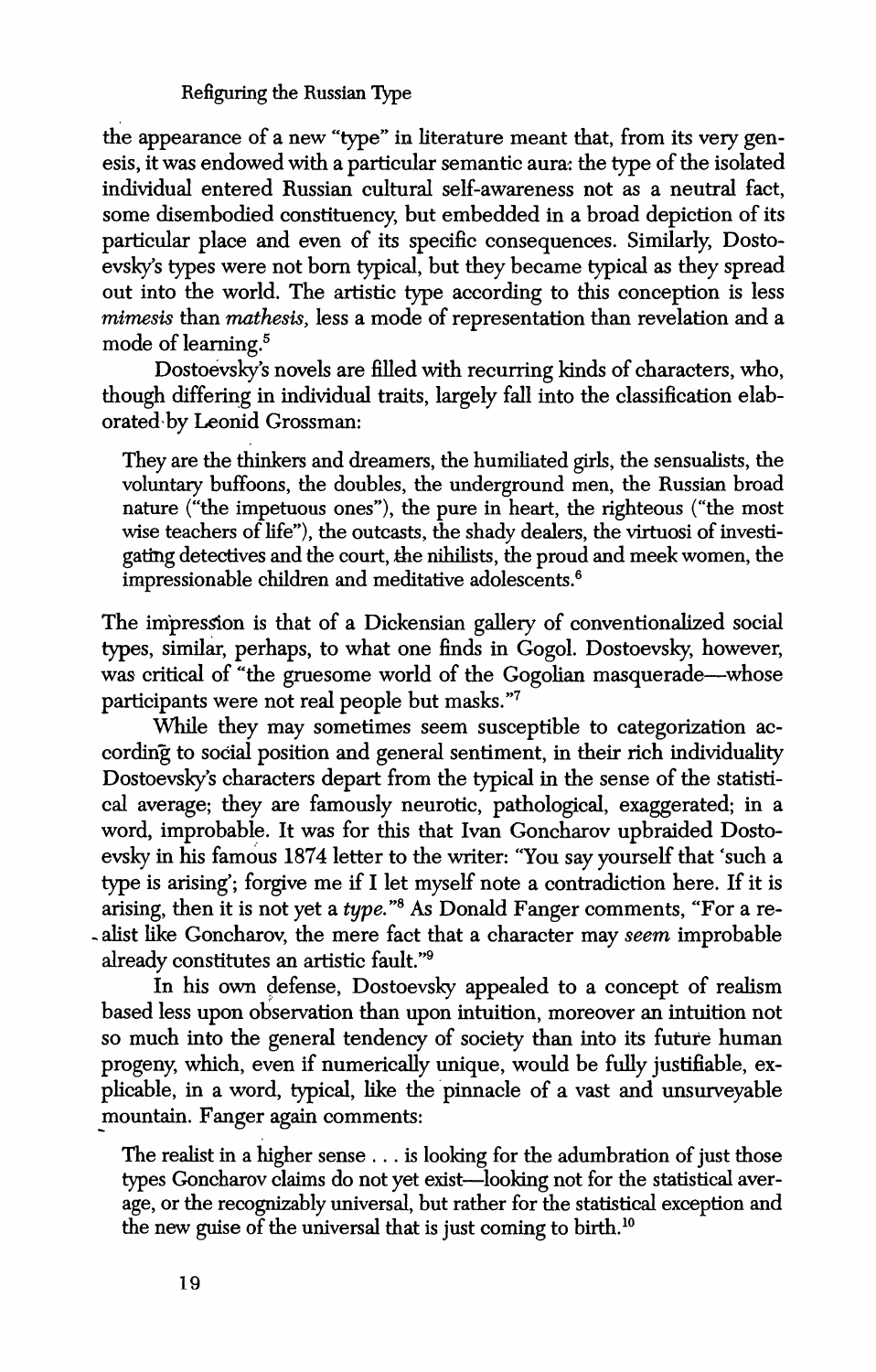**A s show n b y th e rathe r uninspirin g Oblomo v an d Stolz , Goncharov's type s a r e closed , limite d i n thei r capabilitie s b y thei r initia l potential , b y thei r type .**  Dostoevsky's characters, as Fanger observes, "are compounded of contra**dictions, alway s i n flux, always liabl e to realiz e i n actio n som e potentialit y**   $h$ itherto dormant."<sup>11</sup>

**Thi s dilemm a ca n b e illustrate d b y th e characte r o f Iva n Karamazov , t h e bedevile d Russia <sup>n</sup>** *intelligent***<sup>o</sup> <sup>f</sup>** *The Brothers Karamazov.***<sup>I</sup> n som e re spects, Iva n is typica l i n th e traditiona l realist sense . Hi s roots li e i n th e in tellectua l climat e o f th e 1840s; i n his famou s refusa l o f a "ticket" to God s salvation, h e explicitl y echoe s th e sentiments o f Belinsk y regardin g th e un justifiability of human suffering.** <sup>12</sup> In 1902, Sergei Bulgakov wrote of Ivan: **" O f th e entir e galler y o f type s o f th e nove l this imag e is closest an d most aki n t o us, th e Russia n intelligentsia ; w e ourselve s experienc e th e pai n o f his sufferings, we understand his needs."<sup>13</sup> On the other hand, while no one was surprise d to se e a Russia <sup>n</sup>** *intelligent***<sup>o</sup> f th e 1860s dissectin g frog s i <sup>n</sup>** Turgenev's Fathers and Children, few would find it typical for the intelli**gentsia o f an y tim e to b e publishin g article s o n theocrac y i n th e ecclesiastica l**  press, as had Ivan. The possibility that Ivan had as his prototype Vladimir Solovyov illustrates Dostoevsky's approach to the type. Dostoevsky was quite **impresse d b y th e youn g Solovyo v as a n exceptio n t o th e rul e o f Russia n in tellectuals, and he hoped that Solovyov's example would be followed.<sup>1</sup> At the sam e time , th e precariou s foundatio n o f Ivan s religious thought—Zosim a intuits tha t Iva n doe s no t eve n believ e i n God—woul d indicat e a n astut e estimatio n o f th e inheren t ambivalenc e o f modernist religiou s thought. It was quit e prescien t o f Dostoevsk y t o forese e th e significanc e o f religiou s issues fo r th e intelligentsi a o f th e 1900s, bu t eve n mor e prescien t fo r hi m t o intuit th e inne r contradiction s o f thei r religiou s belie f an d thei r incompati bilit y wit h th e mor e forthrigh t piet y o f th e establishe d church . Wit h th e generatio n o f Bulgakov , Florensky , an d Rozanov , Iva <sup>n</sup>** *became* **typica l to a far greate r degre e tha n h e** *was* **typica l at th e tim e o f Solovyov s generation . O n th e othe r hand , nobod y contribute d t o th e sprea d o f this typ e mor e tha n Dostoevsk y himself, whos e final nove l becam e th e sourc e o f continua l in spiration fo r th e generatio n o f Bulgakov , Berdiaev , Viachesla v Ivanov, an d**  countless others. The religious intellectual of the early 1900s was just as indebted to Dostoevsky as the superfluous men were to Pushkin and Ler**montov . Thes e author s intuite d an d describe d thes e abnorma l types.** 

**Thu s th e proble m o f typ e require s a mor e sophisticate d conceptual**  ization, for which I shall refer to the works of Robert Louis Jackson and **Mikhai l Bakhtin . Jackso n focuse s o n th e tempora l vector , so to speak, o f Dostoevsky's characterization:** 

Type for Dostoevsky is the artistic medium through which the artist reveals **the dynamic s o f reality, the configuration no t onl y o f the past, bu t also o f the future , as it is disclose d i n the indications o f the present. <sup>1</sup> <sup>5</sup>**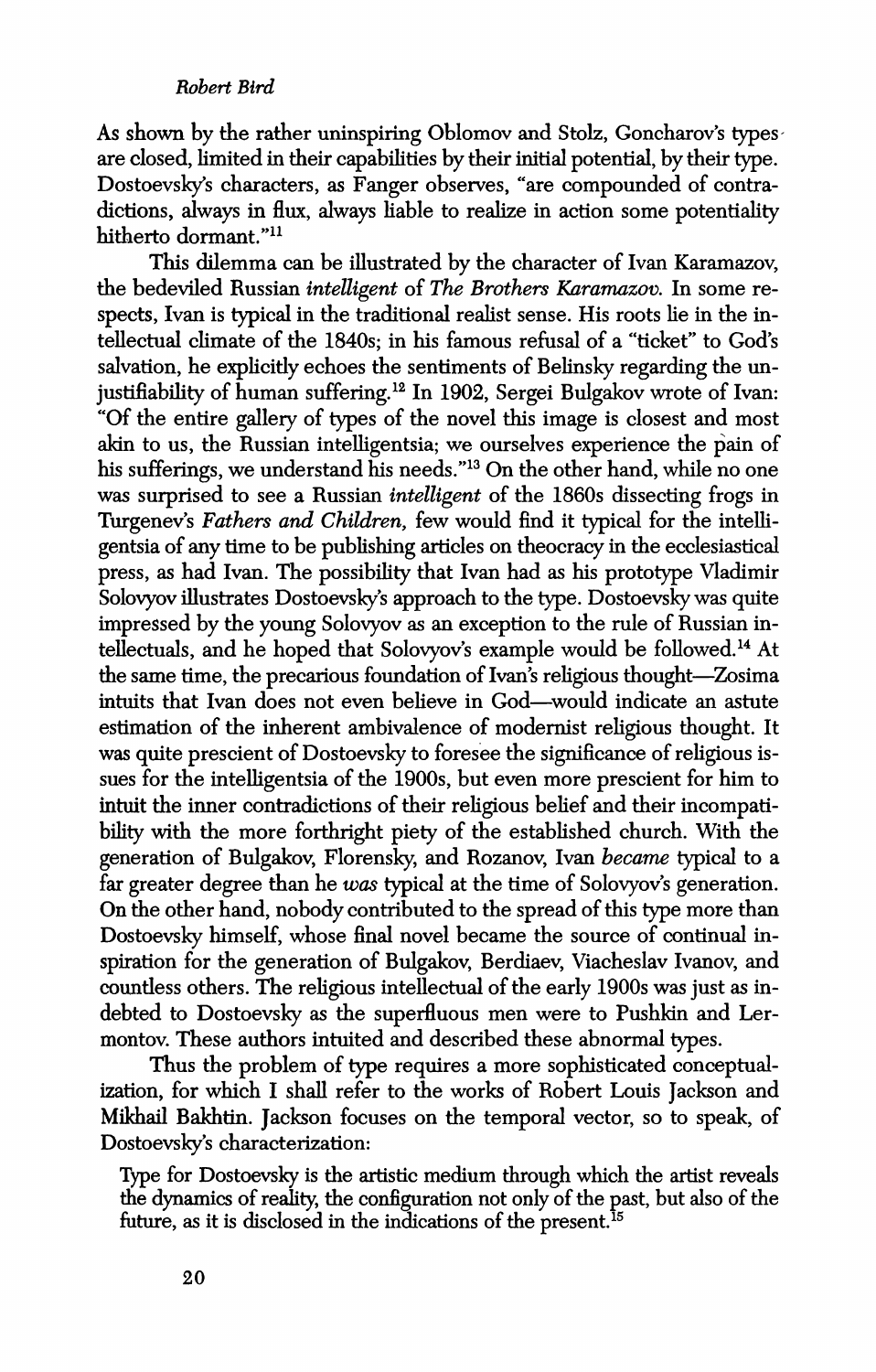**T h e artist, write s Jackson , "must b e a historia n o f th e futur e . . . Th e prob l e m conten t an d th e spiritua l ideals o f reality, poeticall y visualize d (formed ) b y th e artist, com e bac k to realit y i n typ e an d serve , i n turn , t o educat e an d re-form man.**"<sup>16</sup> This statement echoes Dostoevsky's words to his young **frien d Evgen y Opochinin : "The y say tha t th e artisti c wor k mus t reflec t life , a n d so forth . Al l tha t is rubbish : th e write r (the poet) create s life , a lif e i n suc h ful l amplitud e as di d no t exist befor e him." <sup>1</sup> <sup>7</sup> I shal l retur n belo w t o this idea , tha t Dostoevsky's type s ar e "formed " i n orde r tha t the y migh t "re form " man , whic h points t o wha t I cal l thei r qualit y o f mathesis.** 

**First, though , I must revie w Bakhtin's conceptualizatio n o f Dostoev**  sky's types. Here one finds an interesting tension in Bakhtin's construction, **betwee n th e tempora l o r phenomena l "unfinalizability" o f Dostoevsky's character s an d thei r rathe r finalized inne r content. O n th e coun t o f unfinalizability , Bakhti n seem s t o mea n tha t n o characte r ca n eve r b e pinne d down , defined , an d limite d b y anyon e outsid e o f his innermost self, no t eve n b y his ow n consciousness. B y wa y o f a n example , Bakhti n cite s Liza s reproac h o f Alyosh a afte r th e latte r deign s t o predic t tha t Ilyusha's fathe r wil l finally overcom e his prid e an d accep t charity :** 

Listen, Aleksei Fyodorovich. Isn't there in all our analysis—I mean your **analysis .. . no , bette r call it ours—aren't w e showin <sup>g</sup>** *contempt* **for him , for that poo <sup>r</sup> man—***in analyzing his soul like this,* **as it were ,** *from above,* **eh ? I n**  deciding so *certainly* that he will take the money?<sup>18</sup>

The ultimate closing judgment of a man is uttered in a court of law, and **Bakhti n note s wha t "ba d psychologists " th e authoritie s at Dmitri's tria l are ,**  when they assume that they have defined and delimited "the unfinalized and undecided core of Dmitri's personality."<sup>19</sup>

**A t th e sam e time , however , thes e comment s o f Bakhti n refe r less t o**  Dostoevsky's characters as such than to their various statements *about* hu**m a n character . Bakhti n tend s t o trea t Dostoevsky's novels less as ar t tha n as literary-tracts i n whic h the character s ar e mouthpiece s o f ideology . I n his analyse s o f works, Bakhti n himsel f woul d appea r t o defimit an d limit eac h characte r i n Dostoevsk y b y assignin g hi m a particula r "idea" towar d th e em bodimen t o f whic h th e characte r strives.** 

**A n d i n this resolution o f a though t (an idea) lies thei r entir e rea l life an d thei r o w n persona l unfinalizability. If one wer e to thin k away the ide a i n whic h the y live, thei r imag e woul d b e totally destroyed. I n othe r words, the imag e o f the her o is inseparabl y linke d wit h the imag e o f a n ide a an d canno t b e de tache d fro m it. W e** *see* **the her o i n the ide a an d throug h the idea , an d w e** *see*  **the ide a i n hi m an d throug h him. <sup>2</sup> <sup>0</sup>**

**Her e on e clearl y sees the influenc e upo n Bakhti n o f suc h conception s as tha t o f Boris Engelgardt , wh o viewe d Dostoevsky's work s less as characte r drama s tha n as "ideologica l novels." While , lik e Jackson , Bakhti n see s Dos -**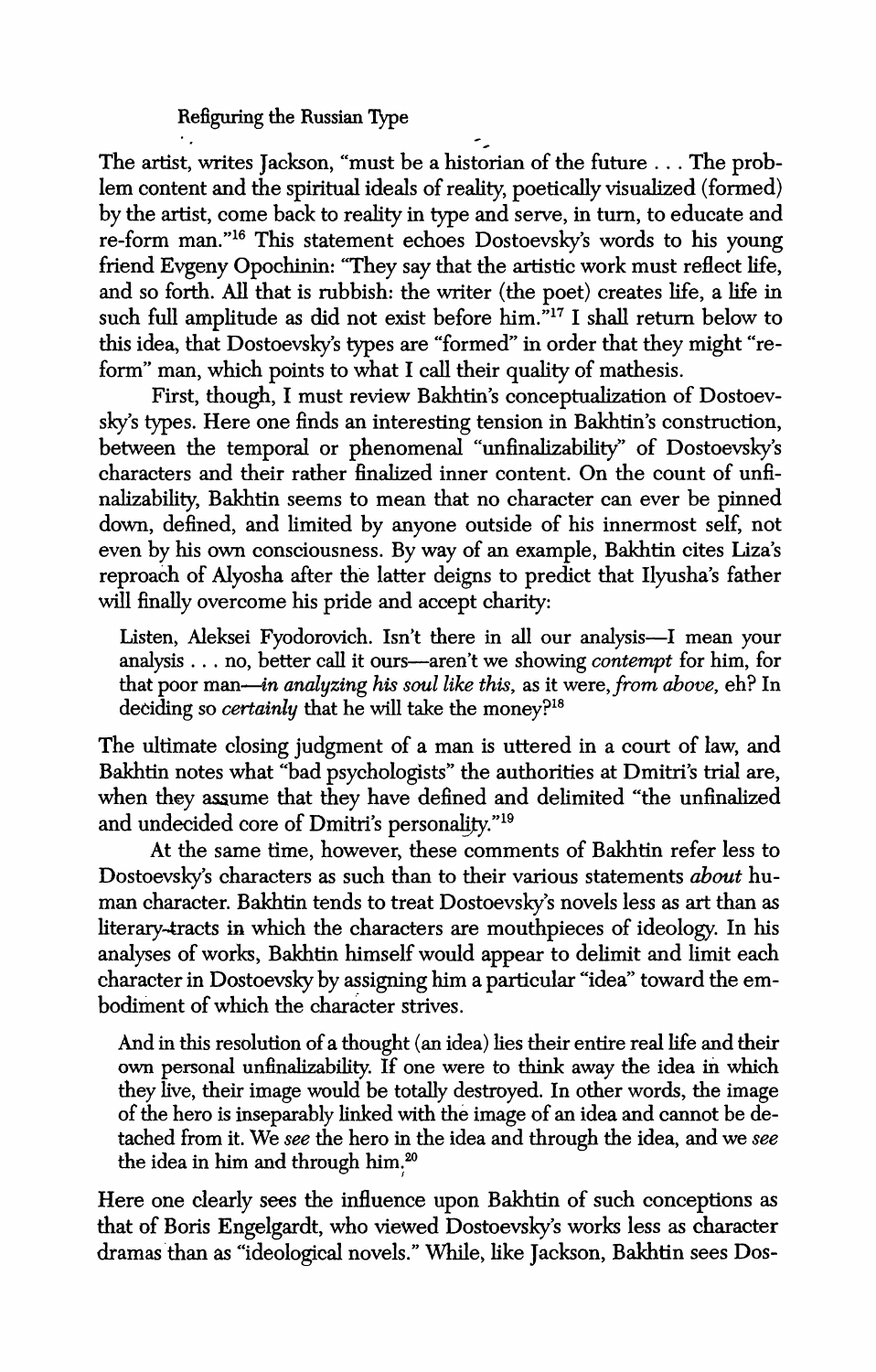**toevsky's characters as oriented toward the future, it is in a sense a closed, predetermined future; it is the future expression of a predetermined con**tent. Characters are, in Bakhtin's term, "images of ideas," and Dostoevsky's **novels received their inner dynamics from the "quarrel" that resulted between "ideas and worldviews, which in real life were absolutely estranged and deaf to one another."<sup>21</sup> The plot is the unfolding of these ideological standpoints; understanding the plot is equated with Bakhtin's ideology. This, in effect, is Bakhtin's concept of dialogue. He concentrates on the form of the dialogue and thé idea of the dialogue but fails to see that the specific ideological dialogues of Dostoevsky's works must remain open to another, unpredictable participant—the reader—in order for them to re**main effective as works of art. Dostoevsky's novels may be character-driven **narratives, but they are still narratives, which, by ordering the world, order**  the reader's consciousness, making sense of reality and communicating **meaning.** 

It may be concluded, then, that Bakhtin's conception of Dostoevsky's **characters shares surprisingly much with the realist view expressed by Goncharov, in that although the characters may develop in a unique manner, they are based upon and limited to an empirically existing model, be it based on observation, as for Goncharov, or on an "idea," as for Bakhtin. For**  Bakhtin, the artist's job is to set these types against each other, arranging the **battlefield and dictating the strategy. What is more, Bakhtin neglects the role of the reader in this dialogue. One can derive two possible stances for the reader in Bakhtin's conception: either the reader remains a passive observer from a foreign vantage point, viewing the conflict of characters and deducing in a purely intellectual fashion the desirability of dialogue; or else the reader begins to formulate his or her own inherent "idea," as a silent participant in the dialogue of the work. The work itself, however, seems to have nothing of its own to communicate to the reader. This conception ig**nores the mathetic and not simply mimetic nature of Dostoevsky's charac**ters, their ability not only to predict future human types but even to "re-form" man, in Jackson's formulation. When Dostoevsky describes a character, he inscribes this image into his artistic world, but he does not conscribe it to a predetermined ideological content; instead description liberates meaning.** 

**The alternative framework I would suggest for understanding Dostoevsky's characterizations addresses the general question of Dostoevsky's mathetic stance by placing the concept of type into the perspective of Dostoevsky's creative evolution prior to** *The Brothers Karamazov.* **Arkady Dohnin once characterized Dostoevsky's major novels as one cumulative attempt to locate and depict a "beautiful man."<sup>22</sup> This search obviously consisted not only of empirical research or reading the newspaper, as if a beautiful man could be discovered in observed reality, but it also consisted of Dostoevsky s**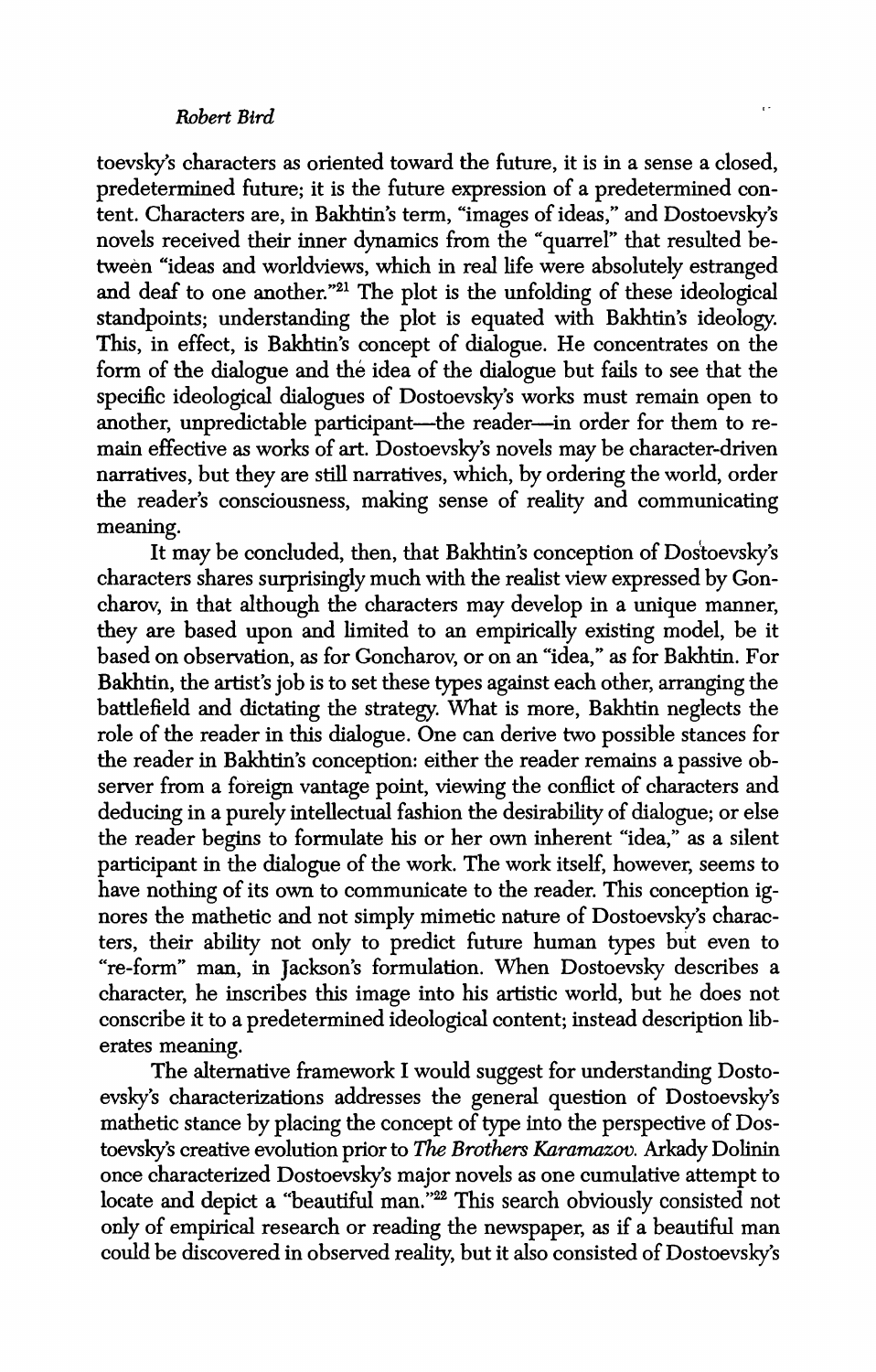creative attempts to introduce into Russian cultural consciousness a realis**ti c idea l o f beauty , simila r t o ho w Pushki n ha d create d a self-fulfillin g idea l o f th e superfluou s man . I n** *Crime and Punishment,* **th e mystery-lik e plo t o f**  murder and investigation culminates in an even more mysterious "epilogue" that promises Raskolnikov's rebirth as a new man:

Here, however, there begins a new story, the story of the gradual renewal of **a man , the story o f his gradua l rebirth , his gradua l passage fro m on e worl d to**  another, his acquaintance with a new, hitherto utterly unknown reality.<sup>23</sup>

It is legitimate to see Myshkin as a depiction of this new man, but, as Via**chesla v Ivano v asserted, Myshki n remaine d a "stranger" to th e world , a passive incarnatio n o f heavenl y content, a n idea l tha t was insufficientl y inscribe d into reality.<sup>24</sup> In Dostoevsky's artistic world, positive types either languish o n th e brin k o f rebirt h withou t full y achievin g it o r peris h at th e hand s o f mor e poten t historica l forces.** 

In Dostoevsky's next novel, The Demons, the locus of positive character energy moved from the hero, who suffers complete degradation and **perversion , to th e heroine , th e mino r characte r Mari a Timofeevn a Lebiad kina** (known as *Khromonozhka*, "the lame creature"). Stavrogin is a black **hole , th e immensit y an d gravit y o f whic h hints at th e positiv e conten t tha t onc e wa s possibl e an d perhap s still remain s possibl e withi n him . Emptie d o f this potential , Stavrogi n serve s as th e condui t o f destructiv e ideologie s i n whic h h e doe s no t believ e an d whic h supplan t th e tru e conten t o f th e per sonalitie s the y infect. Eac h o f th e othe r character s become s strangel y de pendent** on Stavrogin, who is, however, totally unable or unwilling to perform **t h e leadershi p rol e h e has assumed . Ther e ar e tw o partia l exception s t o this: Kirillov , th e theomachist man-god , wh o retains persona l energ y despit e his utte r isolation; an d Shatov , wh o idolize s th e natio n as th e beare r o f Go d**  without believing in God. Even they, however, appear as fragments off **Stavrogi n s massiv e homunculu s o r els e mask s b y whic h h e conceals his ow n facelessness. Wit h th e abdicatio n o f thei r prince , the y ar e therefor e ren dere d incapabl e o f manifestin g themselve s full y i n thei r utte r isolation. Bot h Kirillo v an d Shato v ar e o n th e brin k o f establishin g sincer e interpersona l contac t whe n the y ar e destroye d i n th e wav e o f violenc e unleashe d b y Ver**  khovensky with Stavrogin's compliance.

**Whil <sup>e</sup>** *Crime and Punishment* **an <sup>d</sup>** *The Idiot* **ha d pursue d a positiv e (if nonextant)** *type, The Demons* **shows th e historica l impotenc e o f** *types in general,* **understoo d as existent an d existentiall y close d attitude s o f th e hu**  man will. If Dostoevsky's novels were in some sense "ideological novels," **the n** *The Demons* **presents th e tragi c failur e o f ideolog y as such . If on e con nects th e typ e t o th e ancien t concep t o f** *daimonia,* **th e titl e** *The Demons*  **migh t indicat e tha t th e nove l is concerne d precisel y wit h th e miscarriag e o f**  "noetic" personalities, based on a predetermined "idea." None of the ideas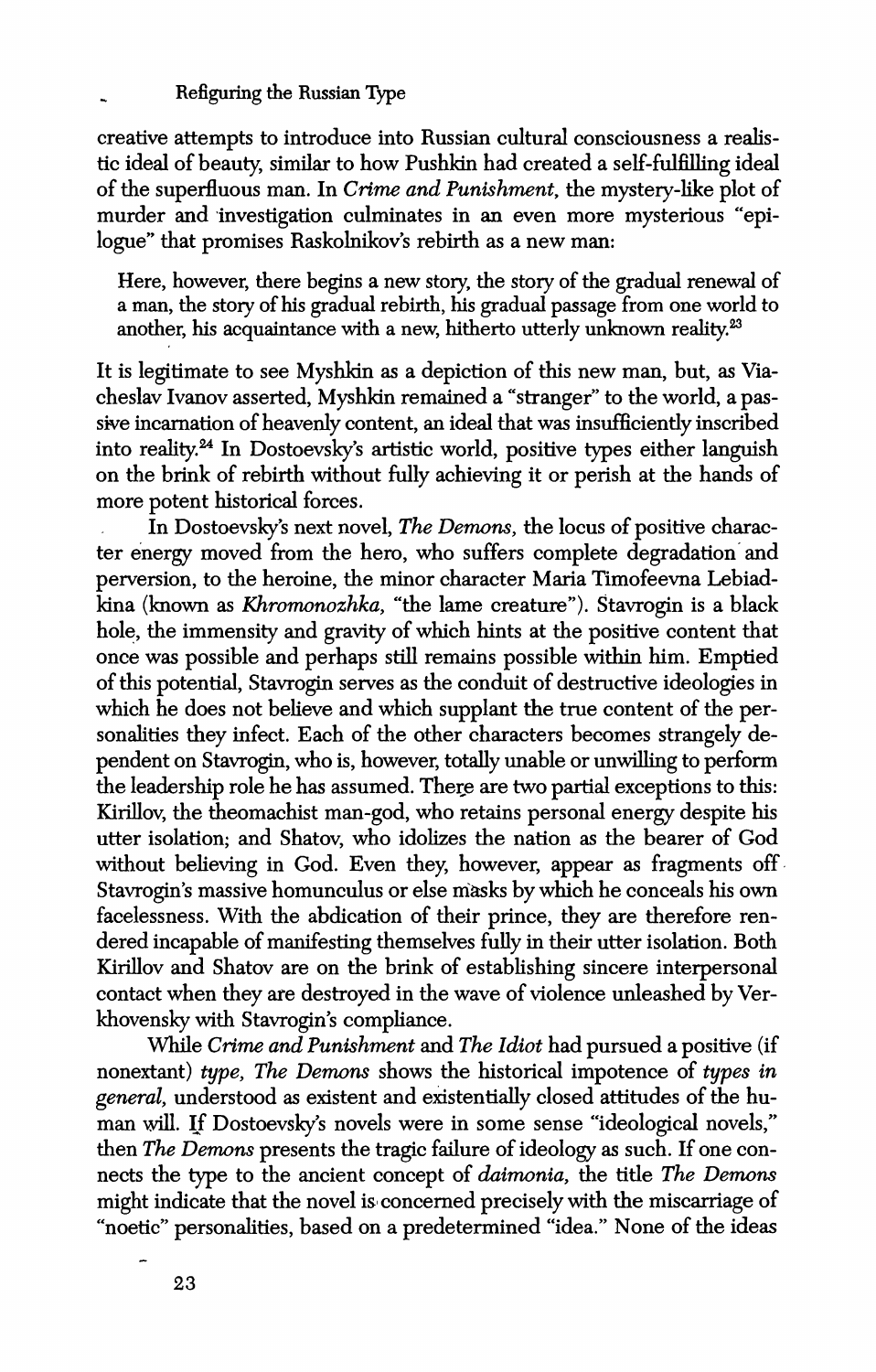**current in the world is capacious enough for a human personality without a violent repression of personal freedom. Man had to be reformed not as some personified** *idea* **but as** *man.* 

**Robert Louis Jackson has noted that it was a mighty task for Dostoevsky "to reconcile his classical higher aesthetic with the demands of a realism that essentially called for a new aesthetic of disfiguration."<sup>25</sup> Jackson also notes, however: "All his life Dostoevsky worshipped ideal form as the symbol and embodiment of moral and spiritual transfiguration. But he did not find this form, this unchangeable unity of being, either in himself, in Russian man, or in human nature at large."<sup>26</sup> But he could, having perceived the image in some form, work toward its realization. So was it Dostoevsky's task to present, against a background of human types, the nucleus of a new man capable of refiguring the types he discerned in life. The resolution of this dilemma lies in the way Dostoevsky re-formed modern social types as the tragic source of a new reality. From the self-destructing rubble of ideology he seeks the emergence of man.** 

**Our understanding of Dostoevskys goal must not be reduced to a narrowly artistic order. Dostoevsky was concerned with the fate of the human personality in the previous two centuries of Russian cultural history. The Europeanization of Russian culture had introduced the individual as a category of social and metaphysical understanding, yet the resulting individuals had remained only** *types,* **only grotesque sketches of an elusive, new identity. And Dostoevsky's goal was not merely to point this out but to deepen and strengthen the very fact of individual consciousness and being in Russia. Literature in Russia performs a peculiarly important role as legislator of cultural meaning; it not only endows reality with meaning and valuation but also inscribes values into culture through aesthetic creation.** 

**With respect to** *The Brothers Karamazov,* **my hypothesis about Dostoevsky's open-ended type suggests that Dmitri and Ivan represent closed types, expressive of an inner idea, but only one that is stillborn in life, which disproves their inner idea at every step. It is notable that, judging by Dostoevskys manuscripts and other evidence, both characters arose in connection with particular prototypes.<sup>27</sup> Despite boundless potential, they have both delimited their personalities in terms of particular ideas or stereotypes that have closed off their development. Their catastrophe is not merely a personal one, however, for their ideas—the critical humanism of Ivan and the romantic individualism of Dmitri—were ones that inspired large portions of Russian society. Their individual catastrophes are, in a sense, the apotheosis of the intelligentsia and of the superfluous idealist. The fact that future generations nonetheless embodied aspects of Ivan's insincere theological makeup served to confirm the inner contradictions of the type. The overall catastrophe of the novel is, by extension, that of historical Russia: of the church (represented by the monastery), of the courts, of the provinces.**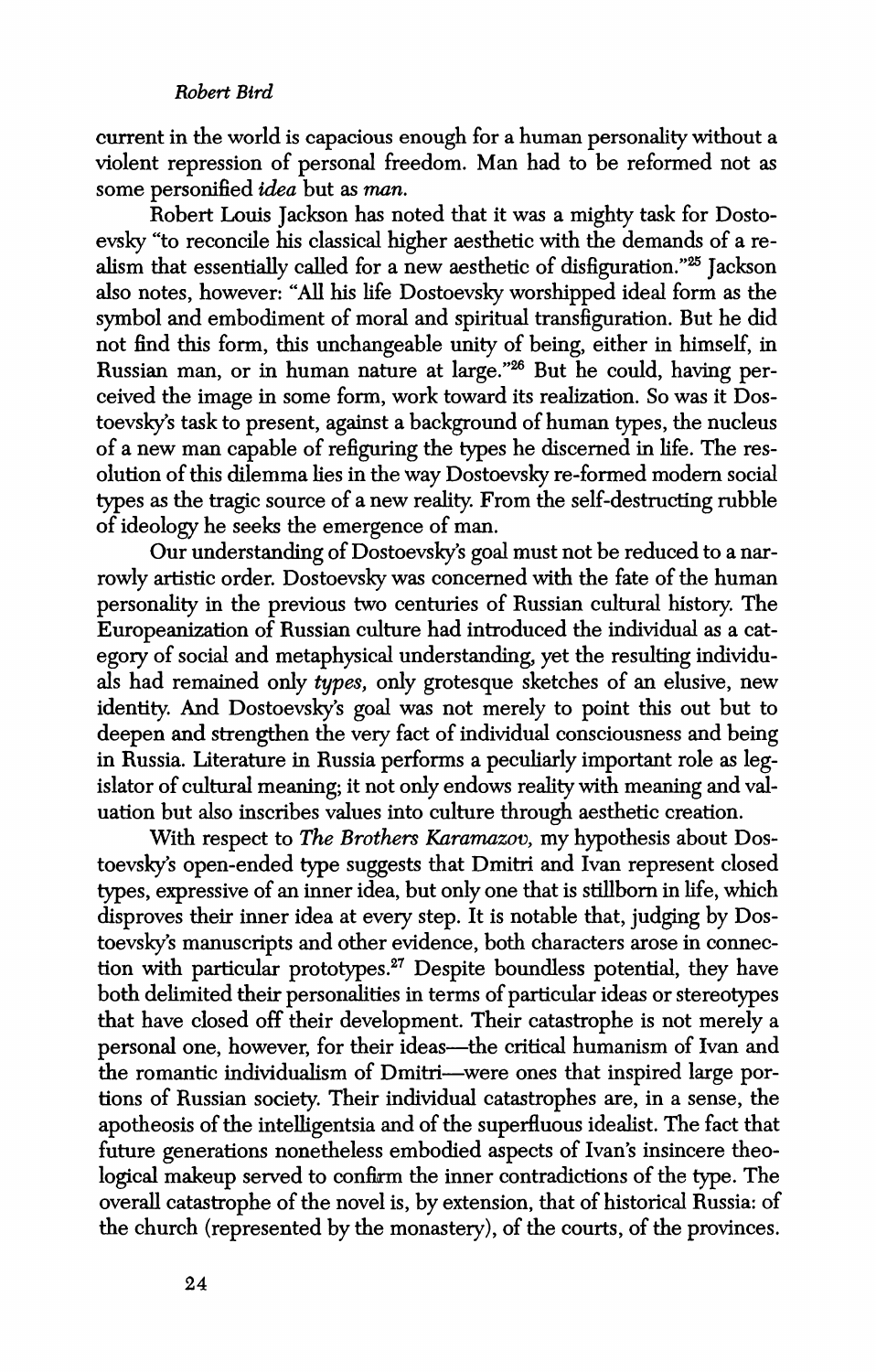**The very name of the Karamazovs' town, Skotoprigonyevsk, recalls the** *swine*  **being driven off the cliff in order to destroy the demons that have possessed**  them, a scriptural parable that gave Dostoevsky the title and ruling meta**phor df his novel** *The Demons. (Ps,* **15:15; cf.** *Ps,* **15:453-55). Skotoprigonyevsk is where the remnants of ideological types are cast together in a spectacular, renewing explosion. This catastrophe communicates to the reader a cathartic energy, opening him or her up to what Dostoevsky is "teaching" in the novel and leading up to the application of this teaching in praxis.<sup>28</sup> And what he is teaching, above all, is the image of a nonexistent, vague, yet credible "beautiful man." In Dostoevsky's manuscripts, Alyosha is often called "the Idiot," which links him to Dostoevskys earlier attempt to depict the "beautiful man"** *(Ps,* **15:413-14). In contrast to Myshkin, however, Alyosha -is precisely** *unformed;* **his actions belong to the future, projecting out from the novel into extra-artistic space. One might say that in Dostoevskys novel and specifically in the character of Alyosha, new humanity achieves a foothold in Russian culture and opens Russia up in a new direction.<sup>29</sup>**

**In his discussion of Dmitri, Robert Jackson focuses on the temporal aspect of the character: the need for his future self to find an anchor in the past, through the memory of his highest (and tragically thwarted) aspirations. In reply to Dmitri's claim that he has been reborn as a "new man" in prison, Alyosha answers, "I say just remember that man always, all your life [. . .] and that is enough for you"** *(BK,* **763). As Jackson comments, "Memory here serves to foreground the purity of intention, the point of fight toward which Dmitri can strive."<sup>30</sup> The tragedy of Dmitris character is that he has rejected this fight in favor of a series of stereotypical decisions, which have conscribed his character. Yet he remains free to reclaim his original existential openness, to redescribe himself and reinscribe himself into his world—through memory. In the terms of my analysis, memory serves a hermeneutical function with respect to the revelation of a new man, spurring the old man to active work toward a perhaps unreachable goal. Moreover, this existential imperative goes equally for the character, for the reader, and even from the author, who can receive from his own works an existential**  spur.

**The artistic process that Dostoevsky intended and Jackson intuits in Dostoevskys works follows the Aristotelian triad which Viacheslav Ivanov first formulated in his essay "On the Russian Idea": cleansing (catharsis), teaching (mathesis), and action (praxis).<sup>31</sup> In this formulation, it is some**what reminiscent of the hermeneutical theory of Hans-Georg Gadamer, which stresses both catharsis, as the source of art's efficacy vis-à-vis the spec**tator, and application, as the crowning act in the process of understanding by the spectator.<sup>32</sup> Both concepts elucidate how understanding works of art plays an important role in the individuals construction of a sense of his or**  her place in time. Catharsis resolves the artwork's and the spectator's hori-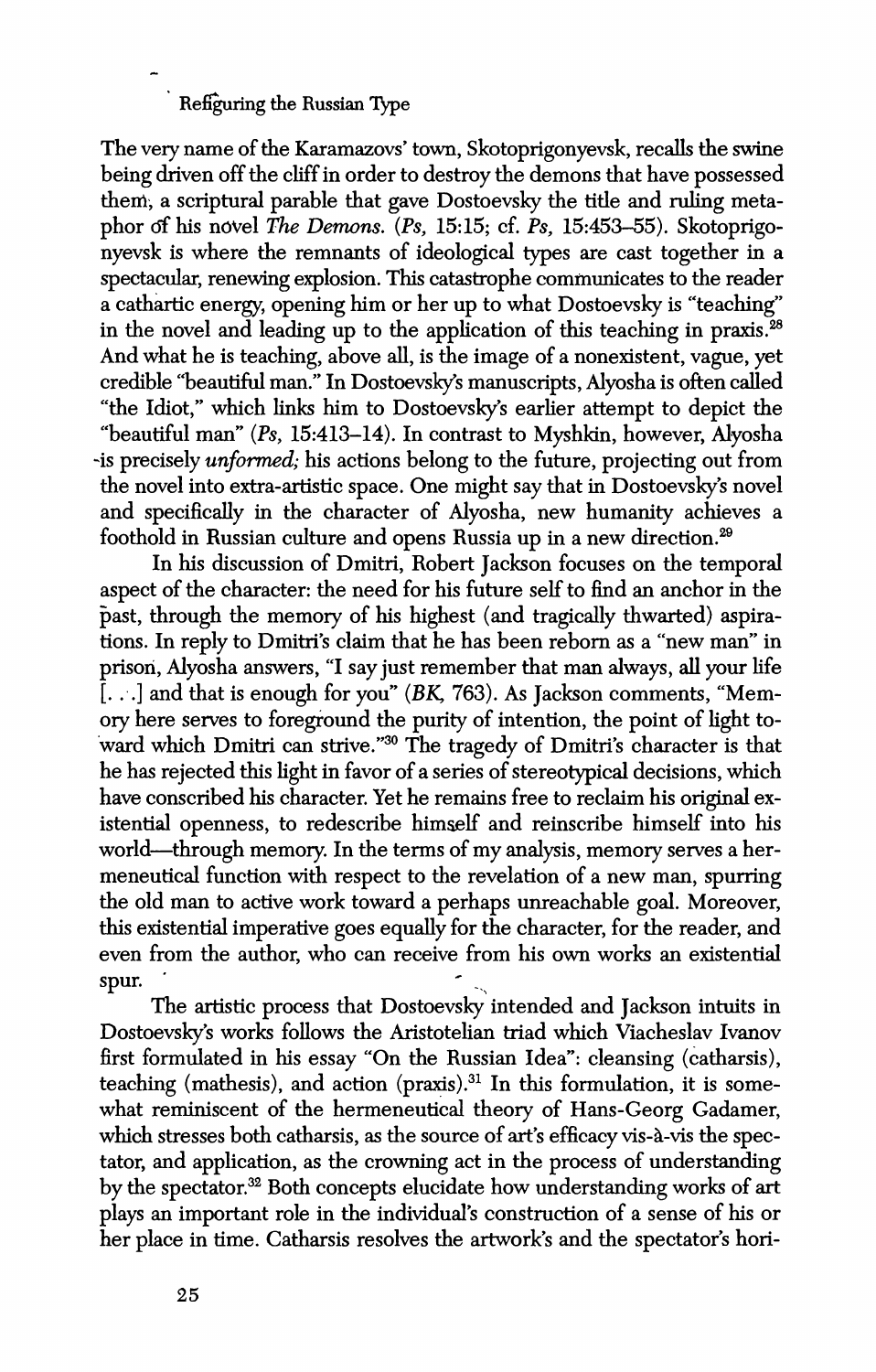**zons of meaning into a single event, providing the individual with an interpretation of his or her self vis-a-vis the world outside. This horizon shift and act of understanding is then constitutive of the continuum that grounds all future acts of understanding. At a similar level of generality, one can draw support from Paul Ricoeur:** 

**Fiction has the power to "remake" reality and, within the framework of narrative fiction in particular, to remake real praxis to the extent that the text intentionally aims at a horizon of a new reality that we may call a world. It is this world of the text that intervenes in the world of action in order to give it a new configuration or, as we might say, in order to transfigure it.<sup>33</sup>**

For Ricoeur, as for Gadamer, the artwork illuminates the spectator's past **and inspires action in the present in order to direct the future.<sup>34</sup>**

**To sum up,** *The Brothers Karamazov* **instills in the reader the image and memory of an "atypical" man, atypical precisely in the degree of his humanity, uncontaminated by reductive ideologies and utterly nonpredetermined. One might object to this interpretation that Dostoevsky intended**  to provide a continuation of Alyosha's story, which would close up the character and impose a concrete image or type on the author's vision of new **Russia. The fact is, however, that he did not provide this continuation and**  that it would be pointless to conjecture on Alyosha's further exploits or on whether or not he would become the "Great Sinner" of Dostoevsky's earlier **drafts. The reader is provided with the negative example of the prosecutor**  at Dmitri's trial, who, in the chapter entitled "The Prosecutor's Speech. **Characterizations," paints the members of the Karamazov family as types from Russian society: Fyodor Pavlovich "is a father, and one of our modernday fathers"; Ivan "is one of our modern young men, brilliandy educated,**  with quite a powerful mind, who, however, no longer believes in anything, **who has already scrapped and rejected much, too much in life"** *(BK,* **696;**  *Ps<sup>y</sup>*  **15:126); Dmitri "seems to represent ingenuous Russia . . . she is here, our dear mother Russia, we can smell her, we can hear her"** *(BK,* **696;** *Ps,*  **15:128). In a draft of this scene, the prosecutor says:** 

**The eldest [. ..] is a model of the intelligentsia layer of our society, who has in an abstract-philosophical manner rejected everytning, but in whom in a practical sense youth and the good seeds of science and enlightenment are locked in conflict. .. . The other son is mysticism and chauvinism. There remains [i.e., in Dmitri] Russia herself** *[neposredstvennaia Rossiia]. (Ps,* **15: 352; translation mine)** 

**These stereotypical characterizations, as Bakhtin points out, are false insofar as they preclude further development of the characters' innate potential; but they do capture something of the characters. The prosecutors characterization of Alyosha is false in another sense. Alyosha, according to the prosecutor, betrays "that timid despair that leads so many in our poor**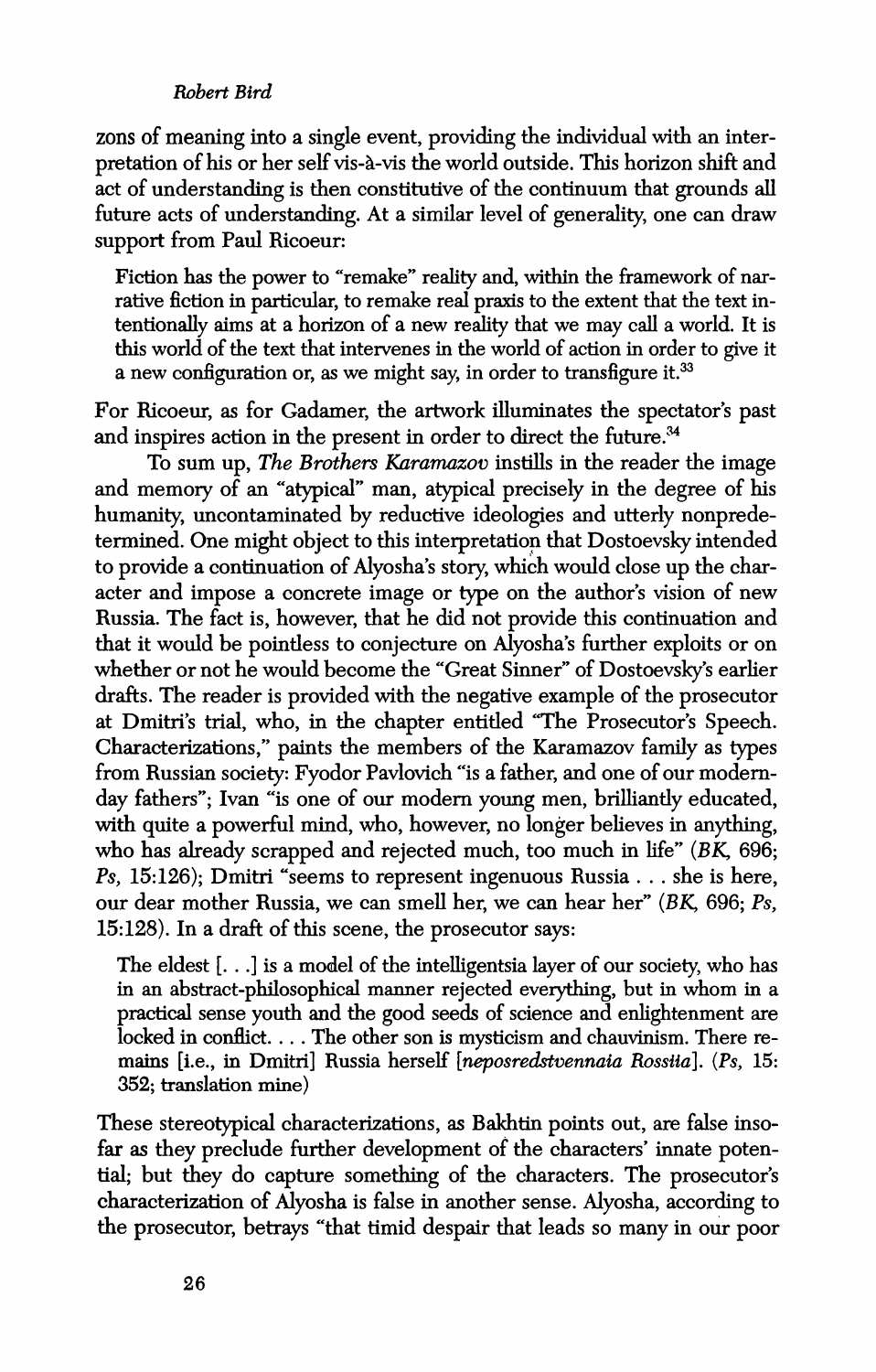**society, fearing its cynicism and depravity, and mistakenly ascribing all evil to European enhghtenment, to themselves, as they put it, to the 'native soil/" Nothing in Alyosha justifies such an explanation of his novitiate at the**  monastery, but the prosecutor uses it to predict Alyosha's future member**ship in another Russian stereotype: "I hope that his youthful radiance and yearning for popular foundations will not turn later, as so often happens,**  into dark mysticism on the moral side, and witless chauvinism on the civic **side"** *(BK,* **697;** *Ps,* **15:127). With respect to Fyodor Pavlovich, Ivan, and**  Dmitri, the prosecutor's psychological myopia results in dismissive stereo**typing, but in Alyoshas case it leads to utter fantasy. Alyosha simply does not fit any of the patterns extant in Russian society. One of the few indica**tions of Dostoevsky's plan for the second volume of The Brothers Karama*zov* **tells us that "Alyosha Karamazov was going .. . to be a hero from which [Dostoevsky] wanted to create a type of Russian socialist, not that common**  *[khodidchii]* **type that we know and which arose fully on a European soil"**  *(Ps,* **15:485; translation mine). Despite such fragmentary testimony, how**ever, not only is Alyosha's future open, but its very vector remains unknown **and unpredictable. And it is because of this profound indeterminacy that**  the prosecutor's predictions for Russia also ring false. Claiming that "certain **basic, general elements of our modern-day educated society shine through, as it were, in the picture of this nice little family," he implies that these are the Sobakeviches, Nozdryovs, and Chichikovs that are drawing the Russian troika to certain doom** *(BK,* **695;** *Ps,* **15:125). It is no longer Gogol's types drawing this troika, however, but the atypical hero of the new epoch of Russian culture, whose future and fate still hang in the balance.** 

**In conclusion, from the beginnings of the Russian novel in Pushkin's**  *Eugene Onegin,* **characters had been based on types, whether empirically**  observed or more intuitively foreseen. Dostoevsky's characterizations fol**lowed this pattern, allowing for differences in social milieu and psychological makeup. But in his final novel,** *The Brothers Karamazov,* **Dostoevsky creates a truly open-ended character, one whom the reader must finish beyond the novel. As the critic Evgenii Lundberg wrote, 'The novel about the Karamazovs was not finished. Alyosha did not take off his cassock and leave the saving monastery shell for the world. We see what Dostoevsky was preparing for, but we do not know what he could achieve."<sup>35</sup> This unfulfilled achievement is what is passed on to each reader of the novel.** 

## **Notes**

**1. Fyodor Dostoevsky,** *The Brothers Karamazov,* **trans. Richard Pevear and Larissa Volokhonsky (New York: Vintage, 1991), 3 [hereafter cited parenthetically in text as** *BK* **with page number]; cf. F. M. Dostoevskij** *Pol-*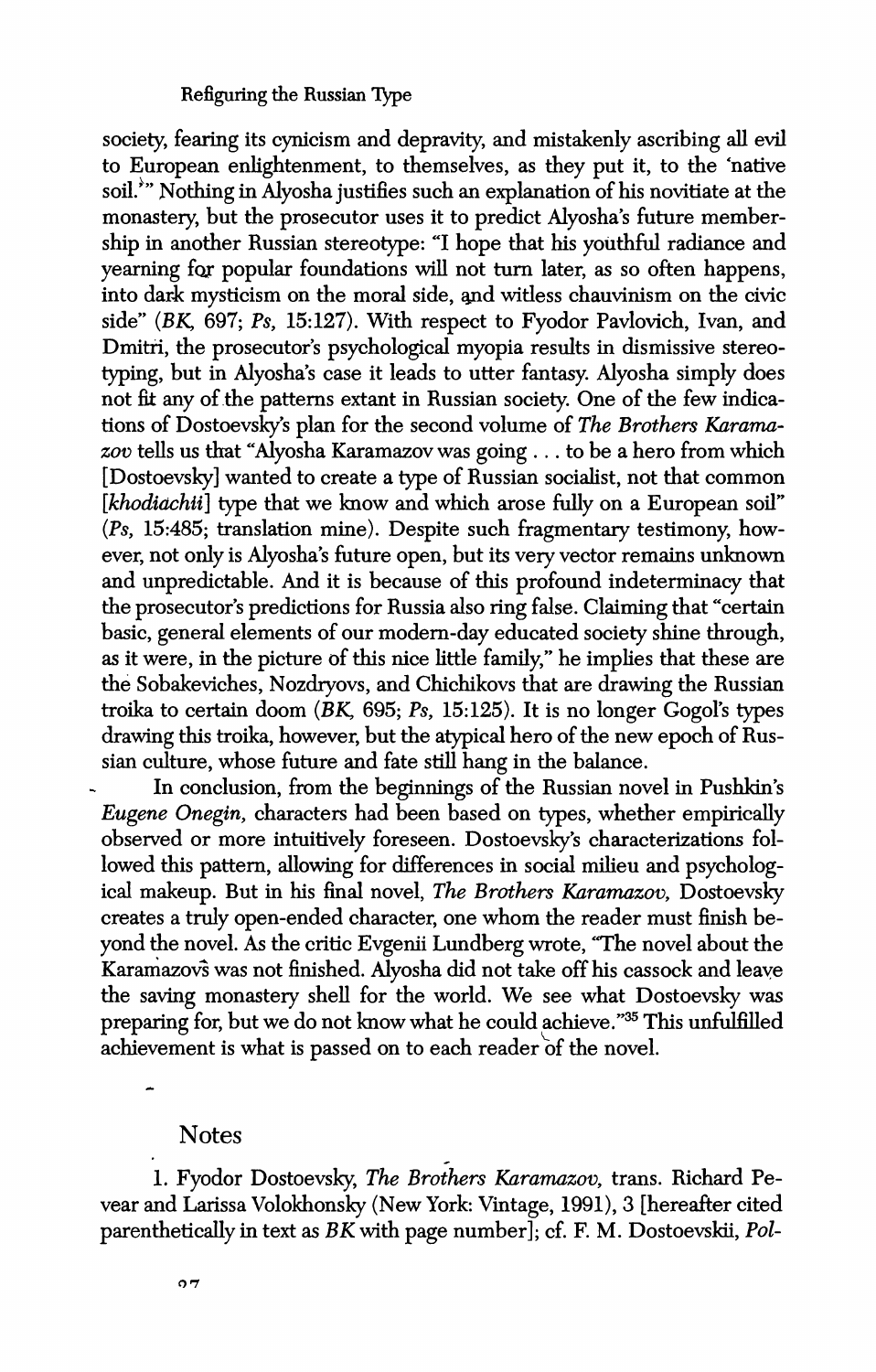*noe sobranie sochinenii v tridtsati tomakh,* **30 vols. (Leningrad: Nauka, 1972-90), 14:5 [hereafter cited as** *Ps* **with volume and page number].** 

**2. Iurii Lotman, 'The Tradition Generated by** *Onegin" Russian Views of Pushkin's "Eugene Onegin"* **trans. Sona Stephan Hoisington (Bloomington and Indianapolis: Indiana University Press, 1988), 177; I. M. Lotman,**  *Pushkin* **(St. Petersburg: Iskusstvo-SPB, 1995), 462.** 

**3. Lotman,** *Pushkin,* **453.** 

**4. Lotman, "The Tradition Generated by** *Onegin"* **176; Lotman,**  *Pushkin,* **461.** 

**5. "Mode of learning" is the formulation of James Redfield:** *"pathe*  **and learning together constitute the characteristic value of a well-made narrative," which is how Redfield interprets the Aristotelian idea of** *katharsis:*  **"we reconceive our own emotions as the necessary conditions of our comprehension of a formally coherent order.. .. they stand between reality and unreality and are purified as we come to conceive them within the formal order which the work provides"; "pity and fear become modes of learning rather than raw experience"; James M. Redfield,** *Nature and Culture in the Iliad: The Tragedy of Hector* **(Chicago: University of Chicago Press, 1975), 67, 236-37.** 

**6. L. Grossman, "Dostoevskii—khudozhnik," in** *Tvorchestvo F. M. Dostoevskogo,* **ed. N. L. Stepanov (Moscow: Izd-vo Akademii nauk SSSR, 1959), 330-416, at 399; cited by Donald Fanger,** *Dostoevsky and Romantic Realism: A Study of Dostoevsky in Relation to Balzac, Dickens, and Gogol,*  2d ed., foreword by Caryl Emerson (Evanston, Ill.: Northwestern Univer**sity Press, 1998), 265.** 

7. A. L. Bem, "Dostoevskii—genial'nyi chitatel'," O Dostoevskom vol. **2 (Prague, 1933), 19; cited by Fanger,** *Dostoevsky and Romantic Realism,*  **252-53. Dostoevsky asserted that the Gogolian type "is only half of the truth, and half of the truth quite often is a lie"** *(Ps,* **26:313).** 

**8. Quoted in Fanger,** *Dostoevsky and Romantic Realism,* **216; Robert Louis Jackson,** *Dostoevsky's Quest for Form: A Study of His Philosophy of Art* **(New Haven/London: Yale University Press, 1966; reprint, Pittsburgh, 1978), 109. Alexis Klimoff has suggested (in a personal communication to**  the author) that Goncharov's criticism of Dostoevsky's "arising" types may stem from his likely negative reaction to Turgenev's 1869 note "Po povodu **'Ottsov i detei'," where Turgenev describes the genesis of Bazarov as the incarnation of "a hardly born, still fermenting principle, which later received the name of nihilism" (I. S. Turgenev,** *Polnoe sobranie sochinenii i pisem*  **[Moscow-Leningrad: Nauka, 1967], vol. 14, p. 97). The relationship between Goncharov and Turgenev had soured after Goncharov accused Turgenev of plagiarism in connection with the latter's 1860 novel** *On the Eve.* 

**9. Fanger,** *Dostoevsky and Romantic Realism,* **216.** 

**10. Ibid., 217.**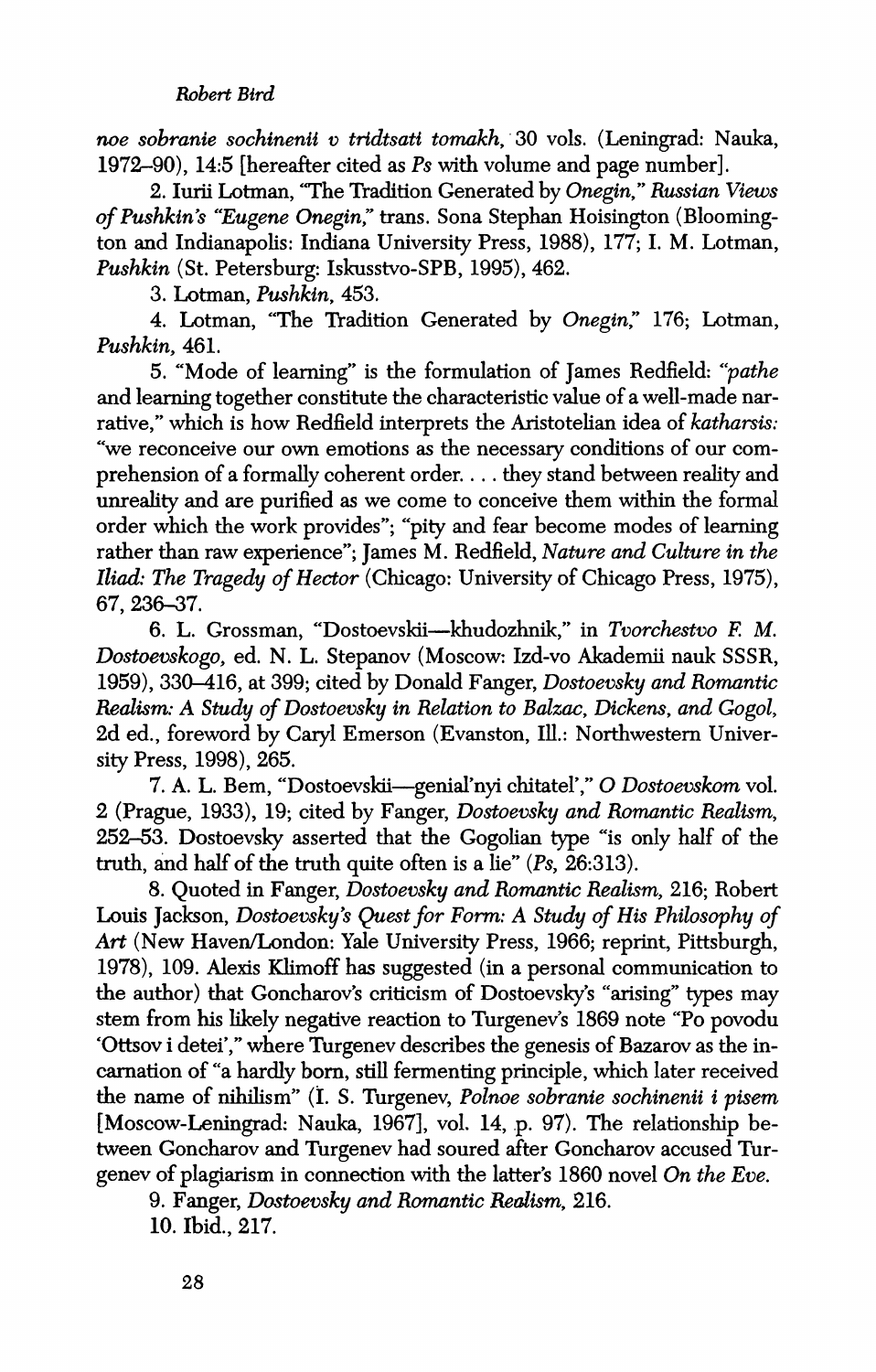**11. Ibid., 264.** 

**12. Vissarion Belinsky, "Letters to V. P. Botkin,"** *Russian Philosophy,*  **1,** *TheKBeginnings of Russian Philosophy: The Slavophiles, the Westernizers,*  **ed. James M. Edie, James P. Scanlan, and Mary-Barbara Zeldin, with the collaboration of George L. Kline (Knoxville: University of Tennessee Press, 1976), 304-11, at 304-5.** 

**13. S. N. Bulgakov,** *Izbrannye sochineniia* **(Moscow: Nauka, 1993), vol. 2, p. 17 (translation mine).** 

**14. Marina Kostalevsky,** *Dostoevsky and Soloviev: The Art of Integral Vision* **(New Haven, Conn.: Yale University Press, 1997), 65-67; Sergei**  Solov'ev, Zhizn' i tvorcheskaia evoliutsiia Vladimira Solov'eva (Brussels: **Zhizn s Bogom, 1977), 41;** *Ps,* **15:417-18, 471-73.** 

**15. Jackson,** *Dostoevsky's Quest for Form,* **108.** 

**16. Ibid, 123.** 

**17. E. N. Opocliinin, "Besedy s Dostoevskim,"** *Zven'ia,* **vol. 6, ed. L. P. Grossman (Moscow and Leningrad: Academia, 1936), 454-95, at 472. Translation cited from Jackson,** *Dostoevsky's Quest for Form,* **91.** 

**18. Mikhail Bakhtin,** *Problems of Dostoevsky's Poetics,* **ed. and trans.**  Caryl Emerson, intro. Wayne C. Booth (Minneapolis: University of Min**nesota Press, 1984), 60.** 

**19. Ibid, 62.** 

**20. Ibid, 87.** 

**21. Ibid, 91.** 

**22. The theme of the "positively beautiful man," as Dostoevskii called Myshkin** *(Ps,* **vol. 28, pt. 2, p. 251), has also been identified as the common thread in his later novels by Arkady Dolinin; see A. S. Dolinin, ed,** *F.* **M.**  *Dostoevskii. Pis'ma. I. 1832-1867* **(Moscow and Leningrad: Gosudarstven**noe izdatel'stvo, 1928), 13.

**23.** *Ps,* **6:422; cf. Fedor Dostoevsky,** *Crime and Punishment,* **trans. David McDuff (Harmondsworth: Penguin, 1991), 630.** 

**24. Viacheslav Ivanov,** *Sobranie sochinenii,* **4 vols. (Brussels: Foyer**  chrétien oriental, 1971-86), 4:428.

**25. Jackson,** *Dostoevsky's Quest for Form,* **113.** 

**26. Ibid, 1.** 

27. Dmitri was based on Dmitri Il'insky, whose story of wrongful im**prisonment for the murder of his father is mentioned in** *Notes from the Dead House; Ps,* **15:403-5. Possible prototypes for Ivan include Vladimir Solovyov (as mentioned earlier in my essay), but he can also be seen as a development of the type represented by Raskolnikov and Stavrogin. In the "central chapter "Rebellion," Ivan famously repeats Belinskys sentiments; see ibid, 15:470.** 

**28. On this triad of aesthetic principles, see Viacheslav Ivanov,** *Selected Essays,* **ed, trans, and annot. Robert Bird, intro. Michael Wachtel**